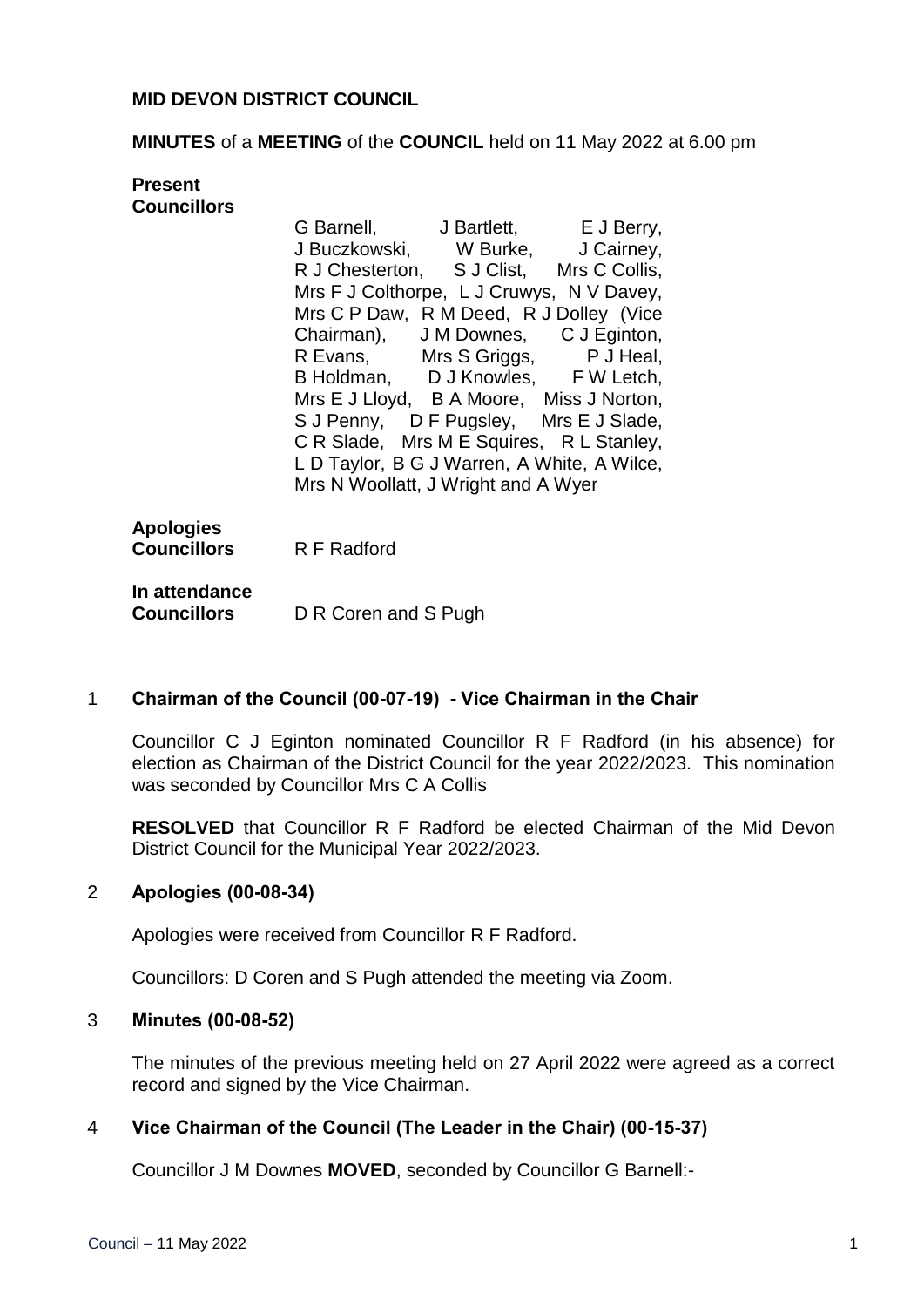"That Councillor R J Dolley be elected as Vice Chairman of the Council for the Municipal Year 2022/2023".

**RESOLVED** that Councillor R J Dolley be elected Vice Chairman of Mid Devon District Council for the Municipal Year 2022/2023

In accordance with Section 83 of the Local Government Act, 1972, Councillor Dolley then made a Declaration of Acceptance of Office and thanked the Council for having elected him again as its Vice Chairman.

In the absence of the Chairman, the Vice Chairman took the chair.

## 5 **Chairman of the Scrutiny Committee (00-21-24)**

Councillor L D Taylor nominated Councillor S J Clist for election as Chairman of the Scrutiny Committee. The nomination was seconded by Councillor L J Cruwys.

Councillor Mrs N Woollatt nominated Councillor B G J Warren for election as Chairman of the Scrutiny Committee. The nomination was seconded by Councillor Mrs E Lloyd

Upon a vote being taken: It was then:-

**RESOLVED** that Councillor S J Clist be elected Chairman of the Scrutiny Committee for the Municipal Year 2022/2023.

### 6 **Allocation of seats and appointment of Members to Committees, Policy Development Groups and politically proportioned Working Groups (00-28-15)**

The Council had before it a \*report considering the seat allocations and to appoint members to various bodies for the current civic year 2022/23.

Councillor L D Taylor proposed the motion 1(a) printed in the report subject to an amendment seconded by Councillor L J Cruwys that one seat allocated to the Liberal Democrats on the Environment Policy Development Group be given to the Green Party and that in return the Green Party seat on the Planning Committee be given to the Liberal Democrats.

Discussion took place with regard to:

- The allocation agreed by the Group Leaders
- Whether the Ungrouped Members should have been able to choose from the seats available to them

Upon a vote being taken, it was **RESOLVED:**

- 1. In respect to the committees (including Policy Development Groups) and Other Groups listed in Appendix A for Civic Year 2022/23:
	- (a) Seats be allocated and appointments of ungrouped members be made, as shown in the report appendix as amended so that the number of seats allocated to the Liberal Democrats and Greens on Planning is changed to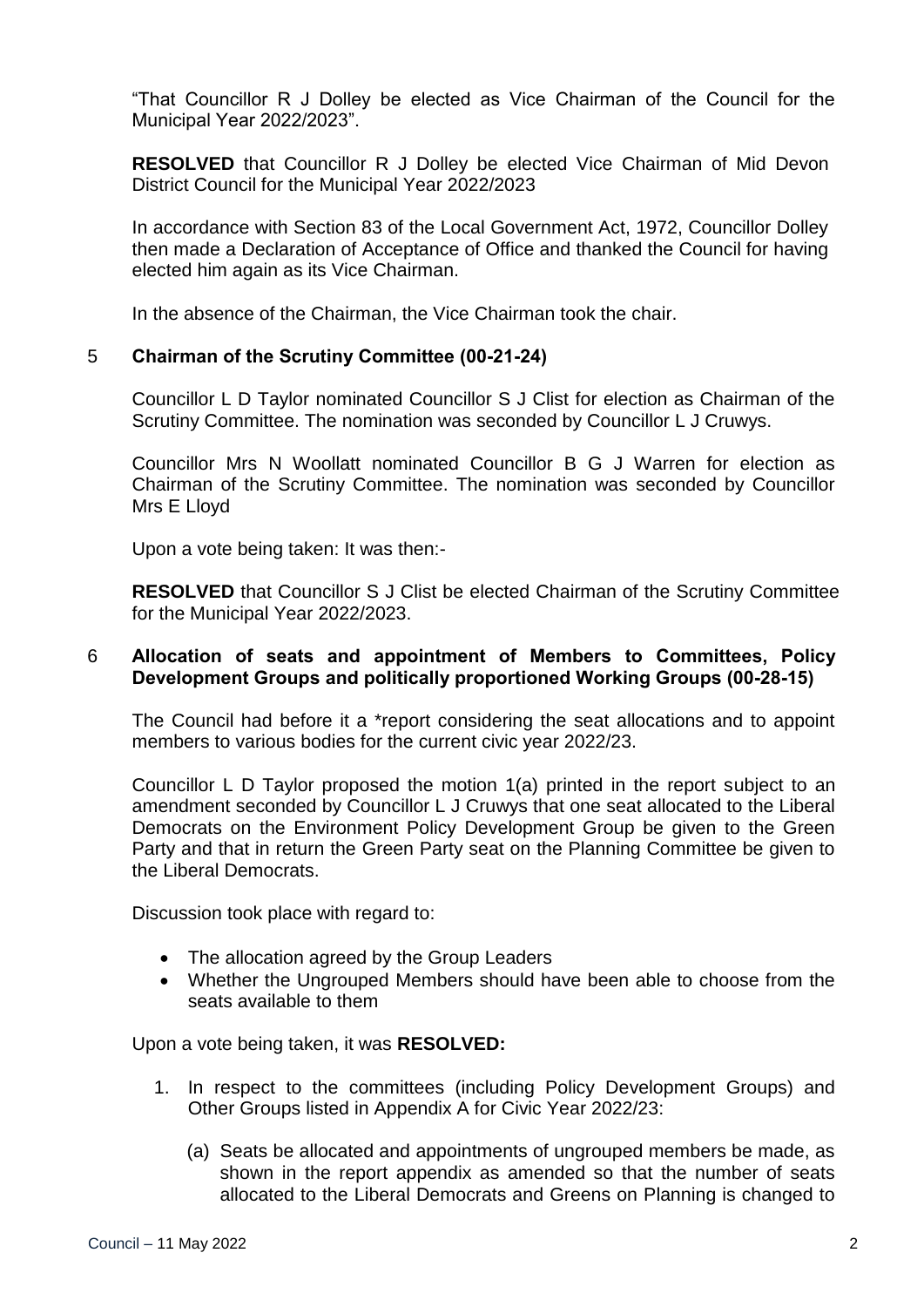four and zero respectively; and Liberal Democrats and Greens on Environment PDG being changed to two and one respectively.

Upon it being moved by Councillor R J Chesterton and seconded by the Leader it was **RESOLVED**:

(b) Non Group members be appointed to them in accordance with the approved allocations and names notified to the Proper Officer as provided for in the report.

Upon it being moved by Councillor N V Davey and seconded by the Leader, it was **RESOLVED**:

2. The Chief Executive be given delegated authority to make changes to each group's membership in accordance with the approved allocation applicable at the time, as may be notified to him from time to time by the relevant political group leader.

## Notes:

- (i) Councillors: D F Pugsley, A Wilce and Mrs N Woollatt requested that their vote against the decision (1a) be recorded;
- (ii) \*Report previously circulated, copy attached to minutes.

### 7 **Appointments to Outside Bodies (00-47-33)**

The Council had before it the \*annual list of Outside Bodies with vacancies for approval.

The Chairman **MOVED**: that the following annual positions be filled as follows:

| <b>Outside Body</b>                              | For 2022/23                                              |
|--------------------------------------------------|----------------------------------------------------------|
| AONB  <br>Hills<br>Blackdown                     | <b>CIIr S J Clist</b>                                    |
| Partnership                                      |                                                          |
| Broadpath Landfill Liaison                       | <b>Cllr R Evans</b>                                      |
| Committee                                        |                                                          |
|                                                  | The Leader                                               |
| Joint<br><b>Building</b><br>Control<br>Committee | Cabinet Member for Planning and Economic<br>Regeneration |
| Forum<br><b>Business</b><br>Mid<br>Devon         | Cabinet Member for Planning and Economic<br>Regeneration |
| <b>Community Safety</b><br>Partnership           | <b>Cabinet Member for Community Well-Being</b>           |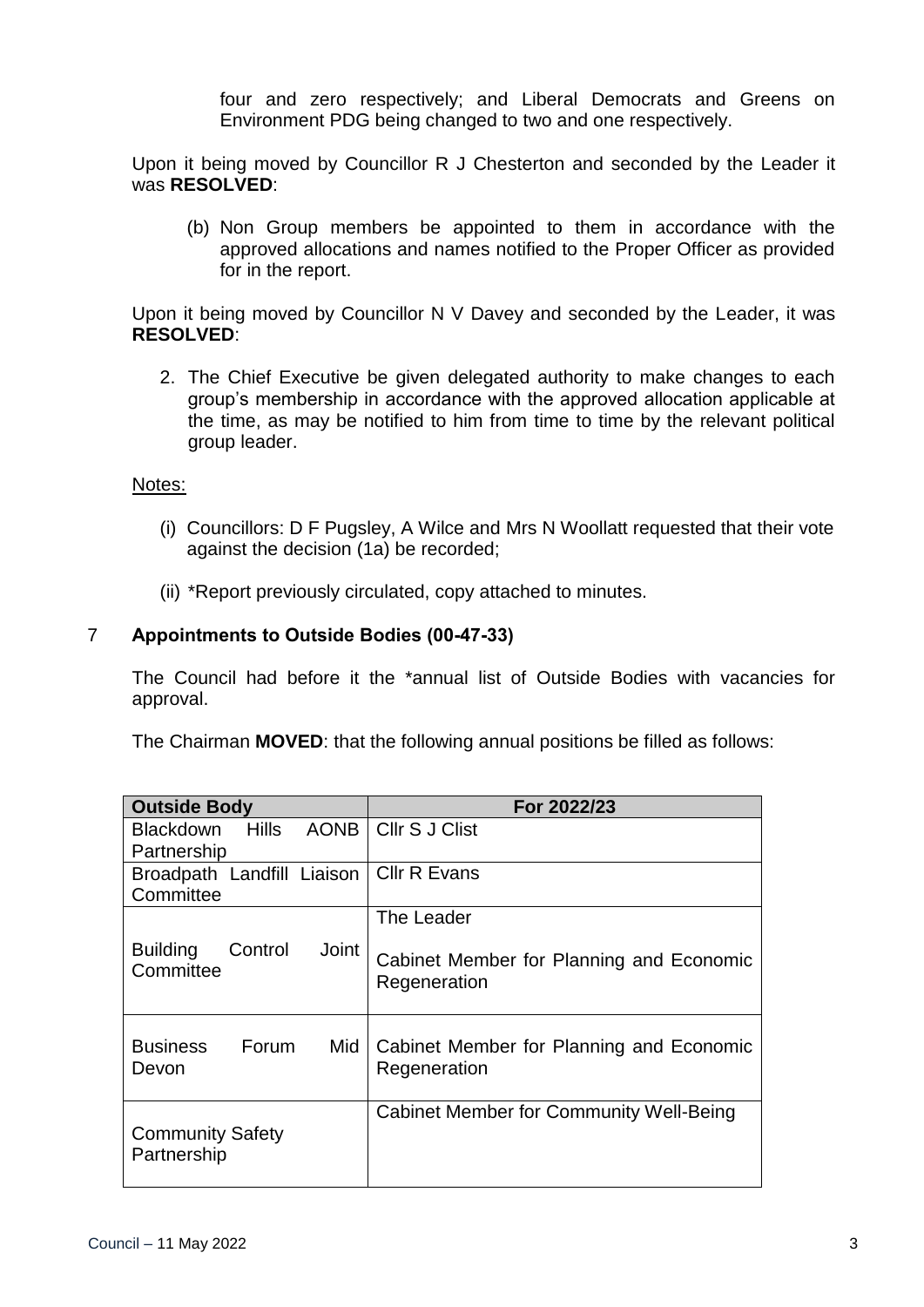| <b>Outside Body</b>                                                                       | For 2022/23                                                                                                                                                                                                                            |
|-------------------------------------------------------------------------------------------|----------------------------------------------------------------------------------------------------------------------------------------------------------------------------------------------------------------------------------------|
| Garden<br>Village<br>Culm<br><b>Delivery Board</b>                                        | The Leader<br>Cabinet Member for Planning and Economic<br>Regeneration                                                                                                                                                                 |
| <b>Cullompton Town Team</b><br>(2)<br>Cullompton<br><b>Town</b><br>Members)               | <b>CIIr J Buczkowski</b><br>Cllr E J Berry                                                                                                                                                                                             |
| Devon Districts Forum /<br>Devon Local Government   Leader<br><b>Steering Group</b>       |                                                                                                                                                                                                                                        |
| Devon Historic Buildings<br><b>Trust</b>                                                  | <b>Cllr G Barnell</b>                                                                                                                                                                                                                  |
| Devon Rail Forum                                                                          | <b>CIIr J M Downes</b>                                                                                                                                                                                                                 |
| Gypsy and Traveller Forum                                                                 | Cabinet Member for<br>1<br>Planning<br>and<br><b>Economic Regeneration</b><br>$\overline{2}$<br>Cabinet Member for<br>Housing<br>and<br><b>Property Services</b><br><b>Cllr Mrs C P Daw</b><br>Cllr F W Letch<br><b>Cllr G Barnell</b> |
| Heart of the South West<br><b>Joint Committee</b>                                         | Leader                                                                                                                                                                                                                                 |
| Heart of the South West<br>Enterprise<br>Local<br>Partnership Joint Scrutiny<br>Committee | Cllr S J Clist                                                                                                                                                                                                                         |
| INVOLVE - Voluntary<br>Action in Mid Devon                                                | Cllr B A Moore                                                                                                                                                                                                                         |
| <b>OkeRail Forum</b>                                                                      | <b>CIIr J M Downes</b>                                                                                                                                                                                                                 |
| <b>South West Councils</b>                                                                | Leader                                                                                                                                                                                                                                 |
| Councils<br>South<br>West<br><b>Employers Panel</b>                                       | Cabinet<br>Member<br>for<br>the<br>Working<br><b>Environment and Support Services</b>                                                                                                                                                  |